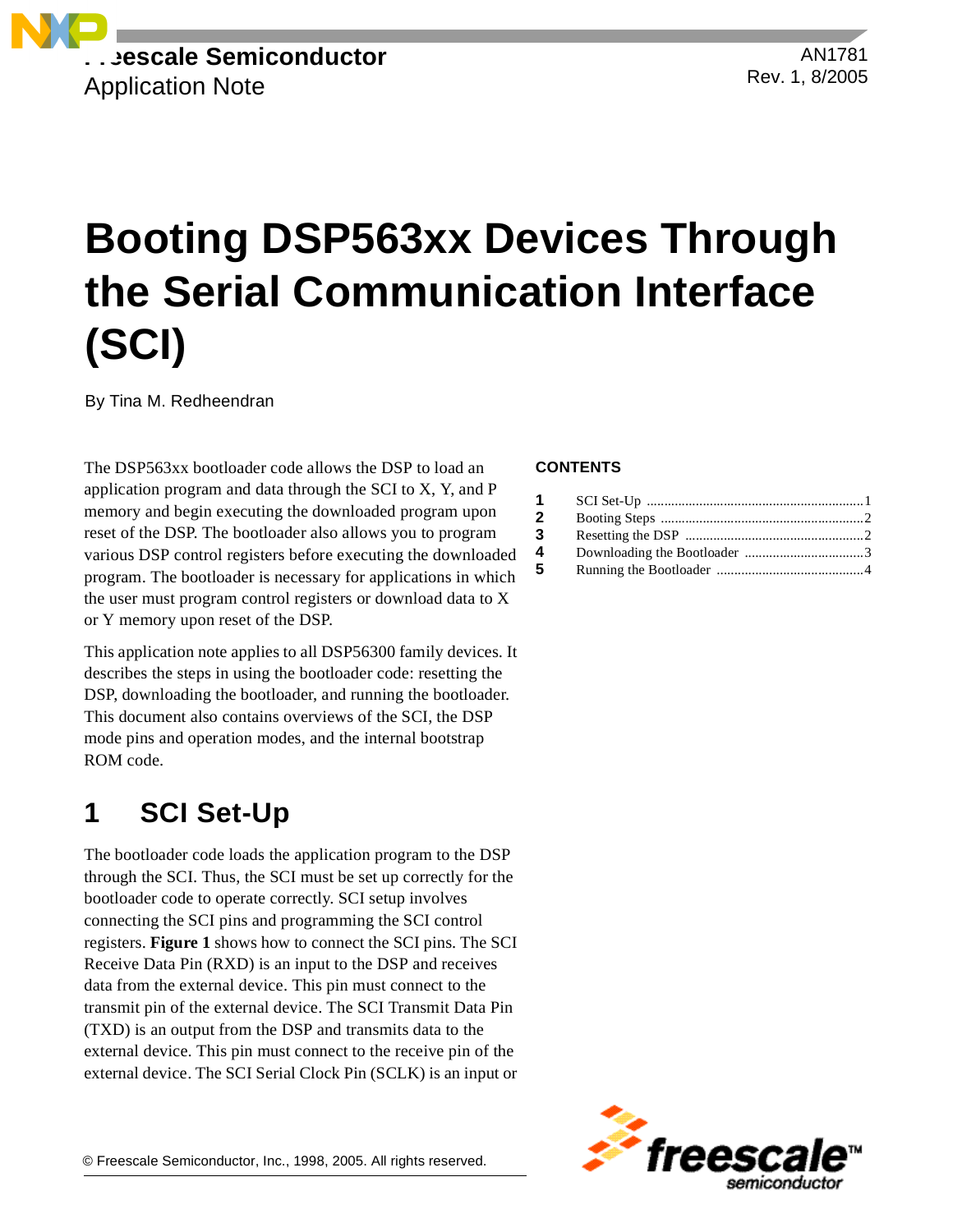

### **Booting Steps**

an output to the DSP (depending on the control register setting) and provides the serial bit rate clock for the SCI. For this application, the SCLK pin functions as an input to the DSP. This pin must connect to the transfer clock pin of the external device.



**Figure 1.** SCI Connections

<span id="page-1-0"></span>The SCI is programmed by two 24-bit control registers:

- SCI Control Register (SCR) The SCR controls the main SCI operation. The external device must be programmed to interface with the SCI as defined by the SCR settings. The SCR is set to \$000302 for the bootstrap and bootloader code. Bits 0-2, Word Select (WDS), are set so that each SCI transfer contains 10 bits: 1 start bit, 8 data bits, and 1 stop bit (no parity). Bit 3, Shift Direction (SSFTD), is set so that the SCI transfers occur least significant bit first. Bits 8 and 9 are set to enable the SCI transmitter and receiver. The remaining bits of the SCR are not important for this application and are cleared.
- SCI Clock Control Register (SCCR) The SCCR controls the SCI clock operation. The external device must be programmed to generate the appropriate clock for the transfers. The SCCR is set to \$00C000 for the bootstrap and bootloader code. Bits 14 and 15, Receiver and Transmitter Clock Mode Source (RCM and TCM), determine the clock source for the SCI. Since both of these bits are set, the clock source for the SCI transfers is external to the SCI and is obtained from the SCLK pin. The clock frequency must be 16x the transfer baud rate. The remaining bits of the SCCR are not important for this application (because the internal SCI clock logic is not used) and are cleared.

# **2 Booting Steps**

As **[Figure 2](#page-2-0)** shows, booting the DSP with the bootloader code occurs in three steps:

- **1.** The DSP is reset.
- **2.** The internal bootstrap code runs on the DSP, and the bootloader is downloaded from the external device, which can be any device, including a PC or another DSP. The bootstrap code is contained in the DSP 192-word boot ROM and automatically runs when the DSP is reset. This code loads a program segment from one of a variety of sources including the SCI (depending on how the mode pins are set) and then begins executing the downloaded program segment.
- **3.** The bootloader runs on the DSP. The bootloader code can load data to X or Y memory, load an application program segment to P memory, or begin executing a downloaded program segment.

# <span id="page-1-1"></span>**3 Resetting the DSP**

In the first step of using the bootloader code, the external device resets the DSP, as **[Figure 2](#page-2-0)** shows. The external device asserts the RESET pin of the DSP, placing the DSP in the reset state. Then the external device deasserts the RESET signal. In response, the DSP leaves the reset state and the values of the mode pins, MODA, MODB,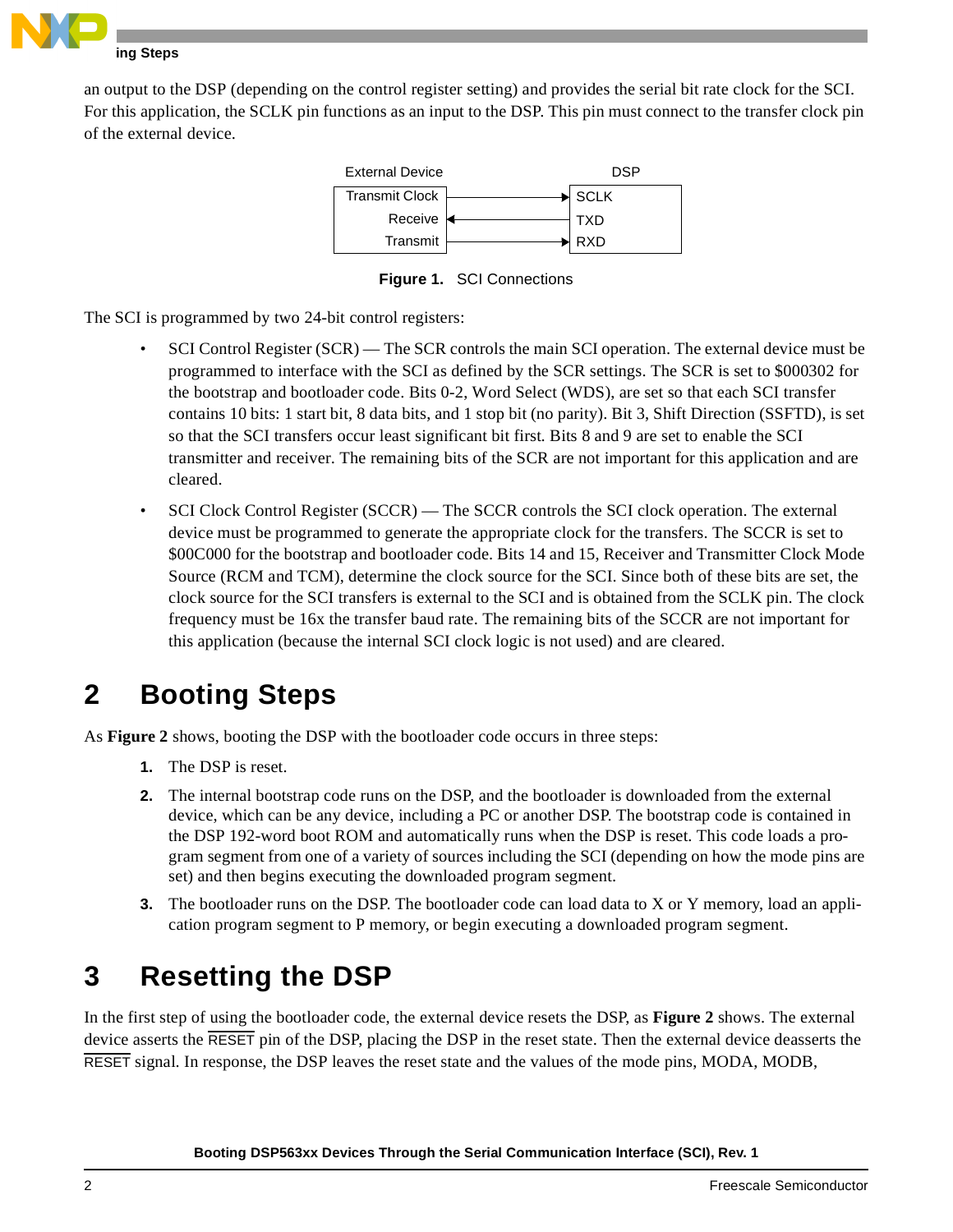

MODC, and MODD, are loaded into bits MA, MB, MC, and MD of the Operating Mode Register (OMR). These bit settings determine the DSP operating mode and the bootstrap code option the DSP uses to start up. Finally, the DSP automatically jumps to the bootstrap code entry point, which is also determined by the mode pin settings.



**Figure 2.** Booting Steps

<span id="page-2-1"></span><span id="page-2-0"></span>For this application note, the mode pins must be set in the configuration shown in **[Table 1](#page-2-1)**, which directs the DSP to boot through the SCI. This configuration also directs the DSP to jump to the bootstrap ROM beginning at program memory location \$FF0000.

| <b>Mode Pin</b> | <b>Value</b> |
|-----------------|--------------|
| <b>MODA</b>     |              |
| <b>MODB</b>     |              |
| <b>MODC</b>     |              |
| <b>MODD</b>     |              |

**Table 1.** Mode Pin Settings for Booting Through the SCI

# **4 Downloading the Bootloader**

In the second step of using the bootloader code, the external device downloads the bootloader to the DSP running the bootstrap code, as shown in **[Figure 2](#page-2-0)**. This step begins when the DSP starts executing the bootstrap code. The bootstrap code reads the MA, MB, MC, and MD pins in the OMR and determines which section of the bootstrap code to execute. If the mode pins are set as described in **Section 3,** ["Resetting the DSP,"](#page-1-1) the DSP jumps to the section that loads the program memory through the SCI interface.

The SCI bootstrap code expects to receive 3 bytes for each word: least significant byte first followed by the middle byte and then the most significant byte. The first word the bootstrap code receives is the number of program words to load, NUMBER. The second word is the starting address, START. Then the bootstrap expects to receive the program words. The bootstrap code receives NUMBER program words and places them in program memory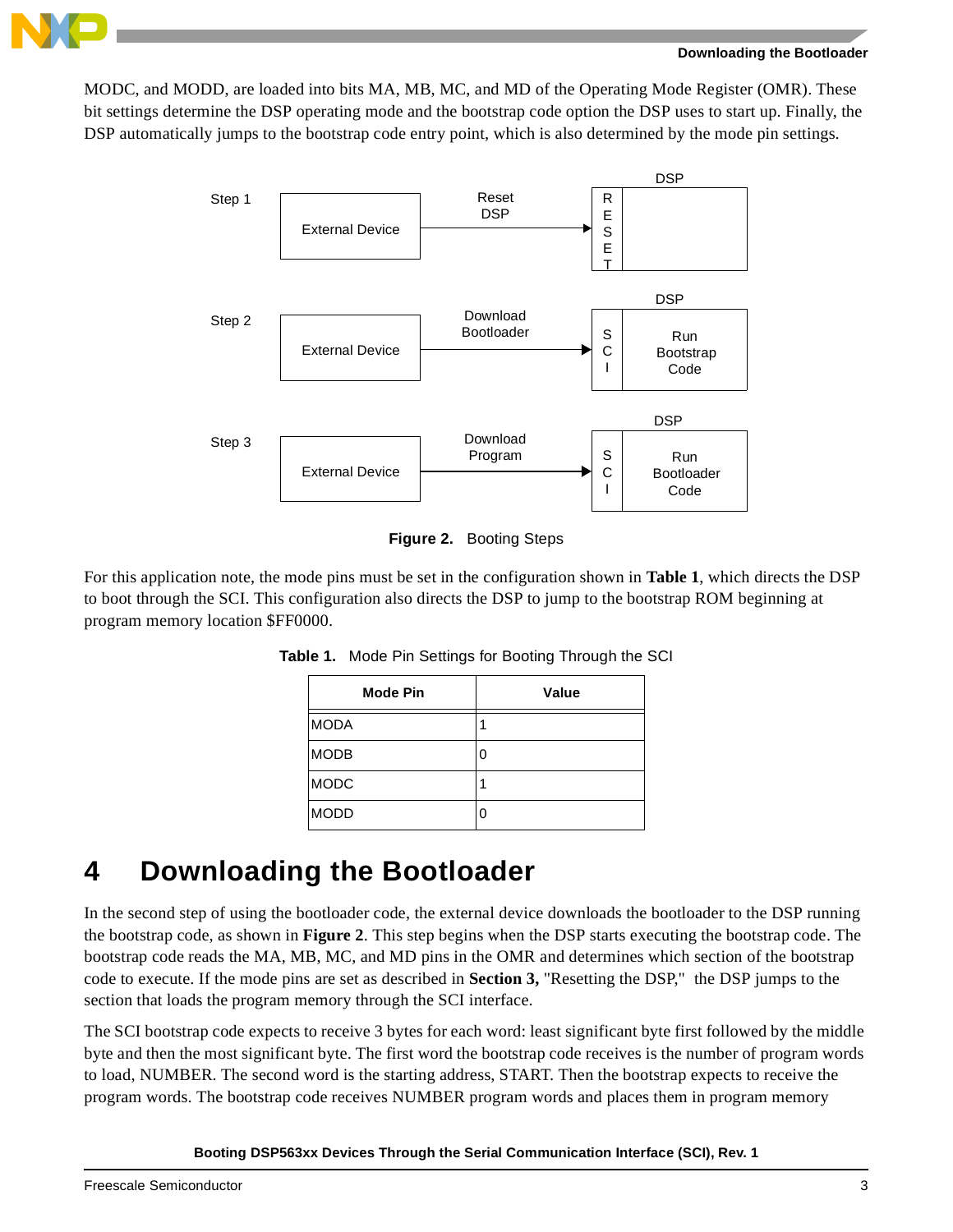starting at START. After the DSP receives each byte, DSP, it is echoed back to the external device through the SCI. When all program words are loaded (all NUMBER of them), the bootstrap code begins executing the downloaded program starting at START.

The number of program words in the bootloader code is 160 (or \$A0). Thus, for this application, the external device must first transmit \$0000A0 (least significant byte first). Then, the external device must transmit three bytes for the starting address of the bootloader code. The starting address can be anywhere in program memory as long as it does not interfere with the location of the application program to be downloaded. Finally, the external device must transmit three bytes for each of the 160 program words in the bootloader program. The bootloader program words can be derived from the bootloader code shown in the Appendix. When all 160 program words are loaded, the bootstrap code begins executing the bootloader code.

# **5 Running the Bootloader**

In the final step of using the bootloader code, the external device downloads the application program to the DSP running the bootloader code, as shown in **[Figure 2](#page-2-0)**. This step begins when the DSP begins executing the bootloader code. **[Figure 3](#page-4-0)** shows the flow of the bootloader program. First, the bootloader receives one word and transmits that word back to the external device. The actual value of this word is irrelevant. The purpose of this word is to initiate the transfers. The bootloader transmits the version number of the bootloader code and the value of the DSP Identification Register (IDR). Then, the bootloader begins receiving values for the DSP control registers. It receives (and echoes back) values for the following registers and writes the received values to the appropriate registers:

- PLL Control Register (PCTL)
- Operating Mode Register (OMR)
- Status Register (SR)
- Address Attribute Registers 0-3 (AAR0-3)
- Bus Control Register (BCR)
- SCI Clock Control Register (SCCR)

Again the bootloader receives one word that is echoed back, the actual value of which is irrelevant. The purpose of this word is to re-initiate the transfers after the control registers are written. Next, the bootloader receives (and echoes back) three direction words that tell the bootloader what to do next. The first word describes what action to take. This word should be a number between zero and three. The action for each of these values is as follows:

- $0 =$  Download to P Memory
- $\bullet$  1 = Download to X Memory
- $2 =$  Download to Y Memory
- $3 =$  Run the code

The second word the bootloader receives is the number of words to be downloaded, NUMBER. This word is ignored if the previous word instructed the bootloader to run the code (action word  $= 3$ ). The third word the bootloader receives is the starting address, START. This is the memory address where the bootloader begins downloading the data or running the code.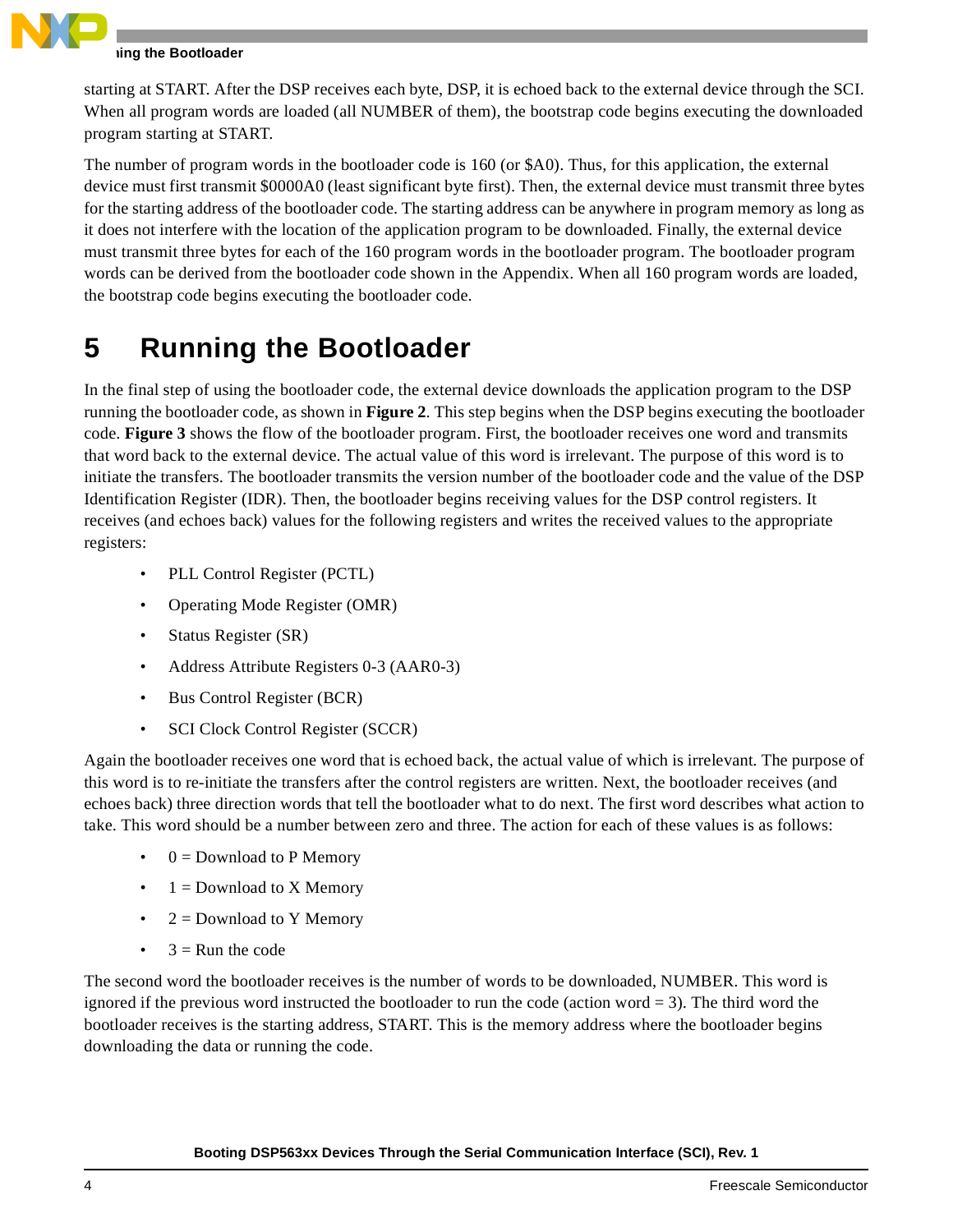

If one of the download actions is chosen, the program begins receiving the data without echoing the data back to the external device. The bootloader receives NUMBER words and places them in the appropriate memory space beginning at START. When all words are downloaded (all NUMBER of them), a 24-bit checksum is transmitted back to the external device. Then, the bootloader jumps back to the section where the action is received, so more data can be downloaded or the program can be run.



**Figure 3.** Bootloader Program Flow

<span id="page-4-0"></span>If the run code action is chosen, the bootloader begins executing the downloaded program beginning at START. If the received action word is not a number between zero and three, the bootloader jumps back to the section where the action is received and waits for another three direction words. The external device must transmit the correct sequence of words to the bootloader code running on the DSP. The proper sequence of words depends on which memory spaces need to be loaded and where the application code should begin running.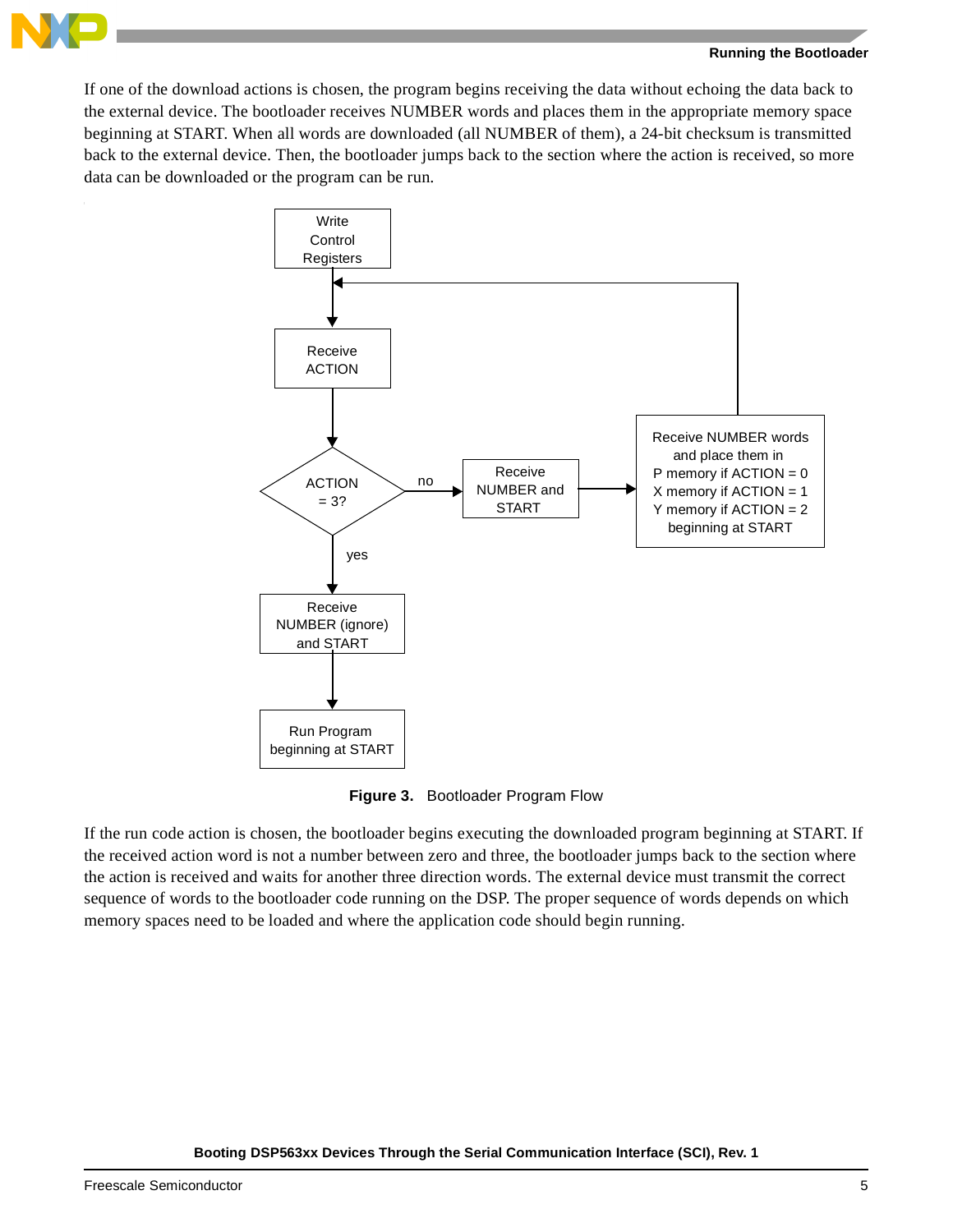N

 $\blacksquare$ 

# **Appendix A Bootloader Code**

| ; bootload.asm       |                                                                                              |              |                                          |                                                                           |  |  |  |
|----------------------|----------------------------------------------------------------------------------------------|--------------|------------------------------------------|---------------------------------------------------------------------------|--|--|--|
|                      | opt cc,mu                                                                                    |              |                                          |                                                                           |  |  |  |
| $\ddot{i}$           | Copyright (C) 1998 Freescale                                                                 |              |                                          |                                                                           |  |  |  |
| i<br>ï               |                                                                                              |              | Wireless Infrastructure Systems Division |                                                                           |  |  |  |
| i                    |                                                                                              |              | Networking & Computing Systems Group,    |                                                                           |  |  |  |
| ÷                    | Semiconductor Products Sector                                                                |              |                                          |                                                                           |  |  |  |
| ï                    |                                                                                              |              |                                          |                                                                           |  |  |  |
| ï                    |                                                                                              |              | This code was originally written by      |                                                                           |  |  |  |
| $\cdot$              |                                                                                              |              |                                          |                                                                           |  |  |  |
| $\cdot$              | Signals & Software Ltd<br>3 Jardine House                                                    |              |                                          |                                                                           |  |  |  |
| ÷                    | Harrovian Business Village                                                                   |              |                                          |                                                                           |  |  |  |
| $\ddot{\phantom{0}}$ | Bessborough Road                                                                             |              |                                          |                                                                           |  |  |  |
| $\cdot$              | Harrow                                                                                       |              |                                          |                                                                           |  |  |  |
| ÷                    | Middx HA1 3EX                                                                                |              |                                          |                                                                           |  |  |  |
| i                    | United Kingdom                                                                               |              |                                          |                                                                           |  |  |  |
| ÷                    | Tel: 0181 423 6469                                                                           |              |                                          |                                                                           |  |  |  |
| ÷                    | Fax: 0181 869 1182                                                                           |              |                                          |                                                                           |  |  |  |
| i                    | WWW: www.sasl.com                                                                            |              |                                          |                                                                           |  |  |  |
| i                    | E-mail: Charles.Cox@sasl.com                                                                 |              |                                          |                                                                           |  |  |  |
| ï                    |                                                                                              |              |                                          |                                                                           |  |  |  |
|                      |                                                                                              |              |                                          |                                                                           |  |  |  |
|                      | nolist<br>include 'ioequ.asm'<br>list<br>section Bootload<br>; External Variable Definitions |              |                                          |                                                                           |  |  |  |
|                      |                                                                                              |              |                                          |                                                                           |  |  |  |
|                      |                                                                                              |              |                                          | ; definitions of variables that are accessible by other routines external |  |  |  |
|                      | ; to this section                                                                            |              |                                          |                                                                           |  |  |  |
|                      | xdef Bootload                                                                                |              |                                          | ; Program start address                                                   |  |  |  |
|                      |                                                                                              |              |                                          |                                                                           |  |  |  |
|                      | ; Local defines                                                                              |              |                                          |                                                                           |  |  |  |
| VERSION              |                                                                                              | equ \$000100 |                                          |                                                                           |  |  |  |
|                      |                                                                                              |              |                                          |                                                                           |  |  |  |
|                      | ; Local Scratch Variable Definitions<br>;------------------------------                      |              |                                          | -------------------------                                                 |  |  |  |
|                      |                                                                                              | Y:0<br>org   |                                          |                                                                           |  |  |  |
| Version              | ds                                                                                           | 1            |                                          | ;Storage for program version number                                       |  |  |  |
| T Pctl               | ds                                                                                           | 1            |                                          | ;Storage for control register values                                      |  |  |  |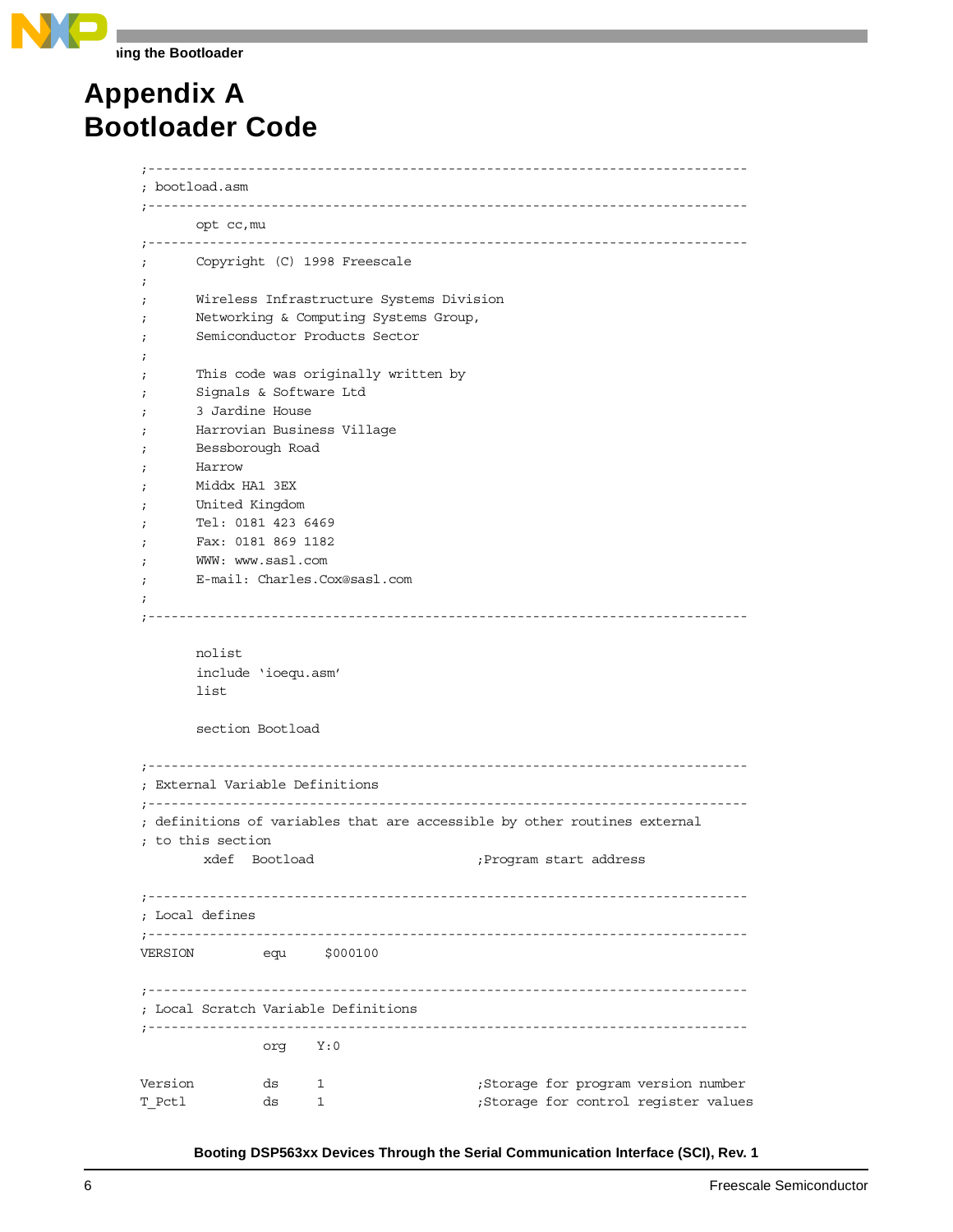**Running the Bootloader**

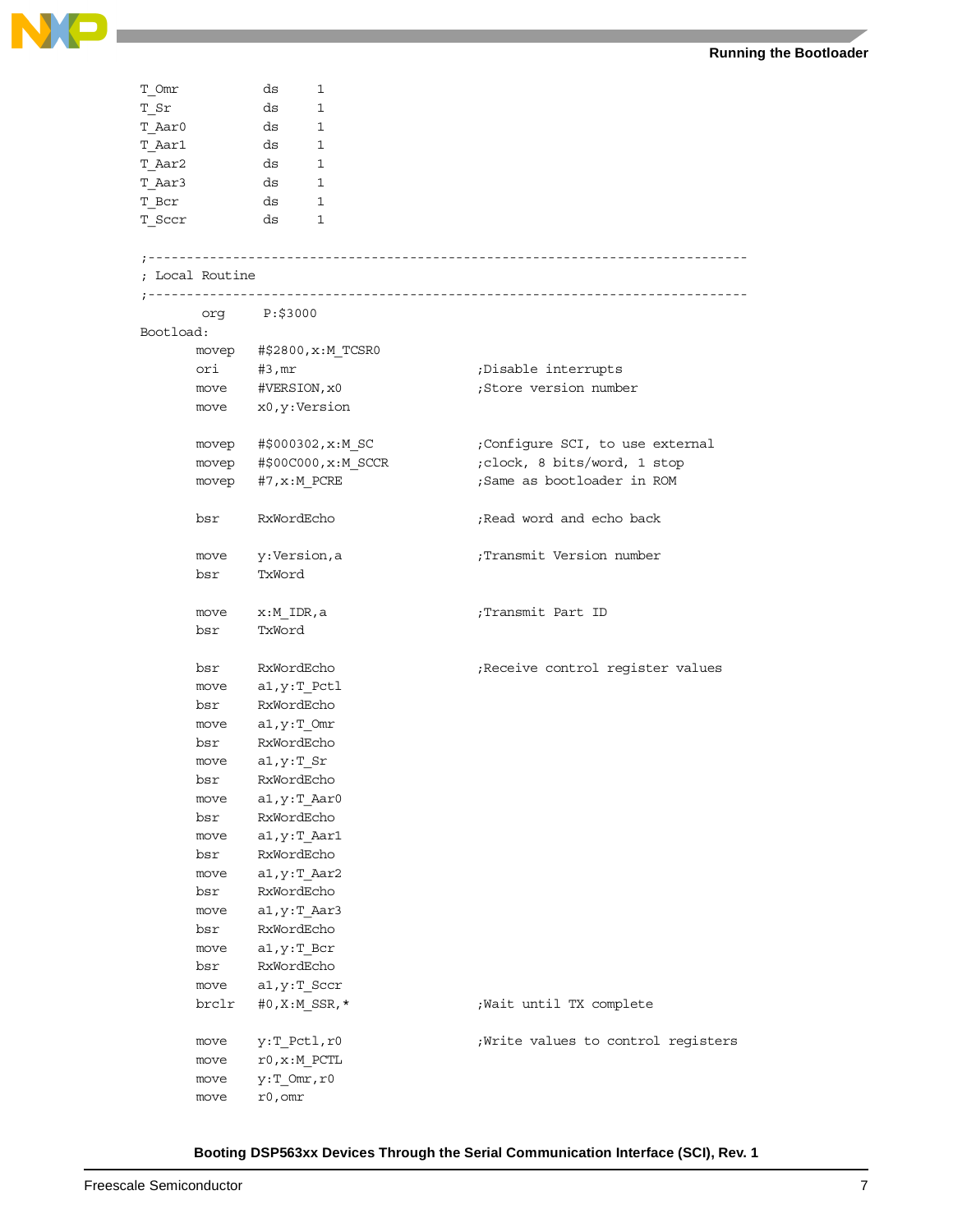```
N
                 \blacksquare
```

|            | move           | $y:T_Sr, r0$     |                                       |
|------------|----------------|------------------|---------------------------------------|
|            | move           | r0,sr            |                                       |
|            | move           | y:T Aar0, r0     |                                       |
|            | move           | $r0, x : M$ AARO |                                       |
|            | move           | y:T Aarl, r0     |                                       |
|            | move           | $r0, x:M$ AAR1   |                                       |
|            | move           | y:T Aar2, r0     |                                       |
|            | move           | $r0, x:M$ AAR2   |                                       |
|            | move           | y:T Aar3, r0     |                                       |
|            | move           | $r0, x:M$ AAR3   |                                       |
|            | move           | y:T_Bcr,r0       |                                       |
|            | move           | $r0, x:M$ BCR    |                                       |
|            | move           | y:T_Sccr,r0      |                                       |
|            | move           | $r0, x$ : M SCCR |                                       |
|            | bsr            | RxWordEcho       | Read word and echo back               |
|            | bra            | StartDownload    |                                       |
| Checksum:  |                |                  |                                       |
|            | move           | b1,a             | ; Check received data by transmitting |
|            | bsr            | TxWord           | ; checksum                            |
|            | StartDownload: |                  |                                       |
|            | bsr            | RxWordEcho       | ; Read action to complete             |
|            | move           | a1,b             |                                       |
|            | bsr            | RxWordEcho       | Read length to download;              |
|            | move           | a1, y1           |                                       |
|            | bsr            | RxWordEcho       | ; Read address to download to         |
|            | move           | a1,r0            |                                       |
|            | tst            | b                | ;Test action to complete              |
|            | beq            | DownloadP        |                                       |
|            | sub            | #1,b             |                                       |
|            | beq            | DownloadX        |                                       |
|            | sub            | #1,b             |                                       |
|            | beq            | DownloadY        |                                       |
|            | sub            | #1,b             |                                       |
|            | beq            | RunCode          |                                       |
|            | bra            | StartDownload    |                                       |
| DownloadP: |                |                  | ;Download to P Memory                 |
|            | clr            | b                |                                       |
|            | dor            | y1,_loopP        |                                       |
|            | bsr            | RxWord           |                                       |
|            | move           | $a, p: (r0) +$   |                                       |
|            | add            | a, b             |                                       |
| loopP:     | bra            | Checksum         |                                       |
|            |                |                  |                                       |
| DownloadX: |                |                  | ;Download to X Memory                 |
|            | clr            | b                |                                       |
|            | dor            | y1,_loopX        |                                       |
|            | bsr            | RxWord           |                                       |
|            | move           | $a1, x: (r0) +$  |                                       |
|            | add            | a, b             |                                       |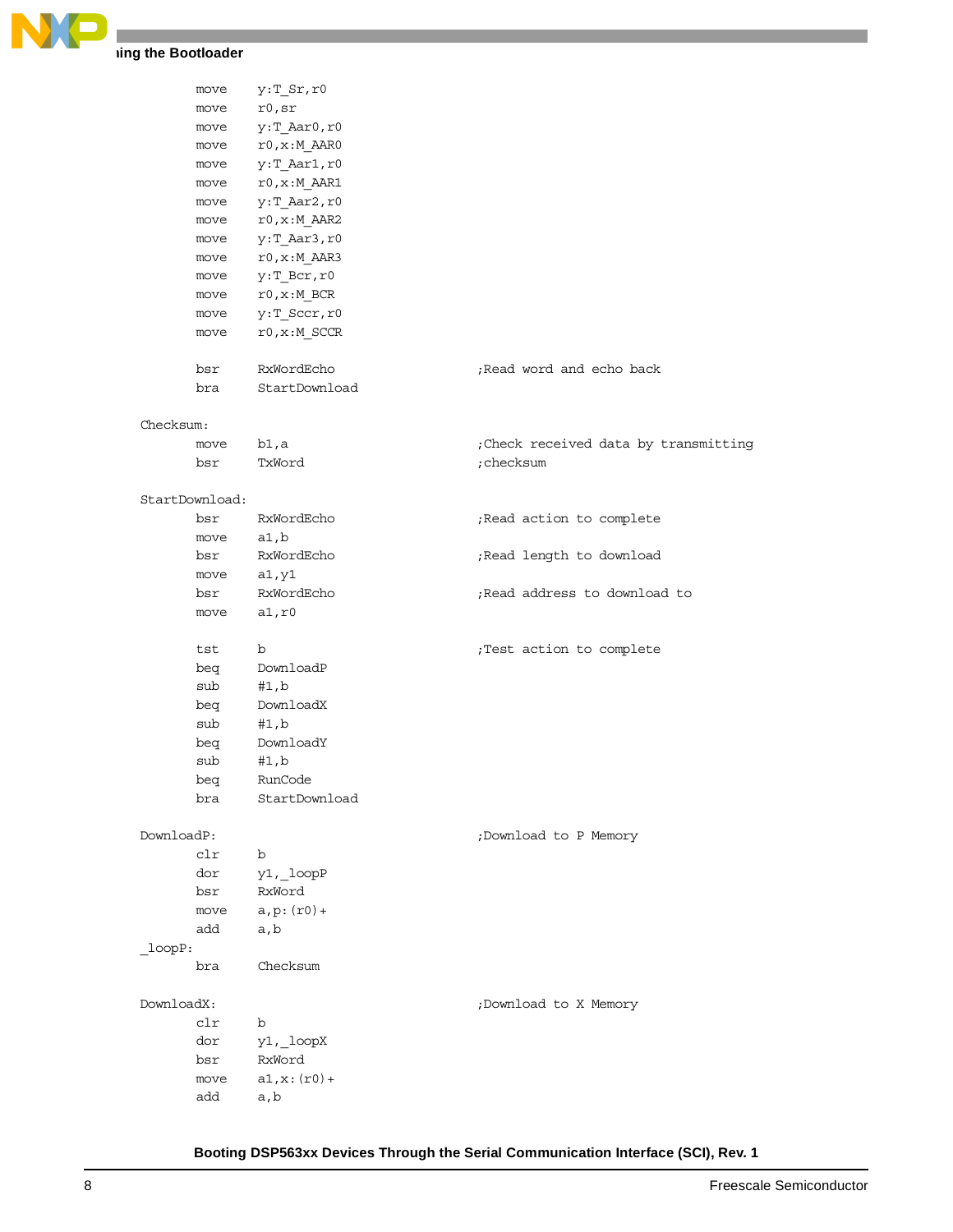**Running the Bootloader**

```
_loopX:
      bra Checksum
DownloadY: \qquad \qquad , Download to Y Memory
      clr b
      dor y1,_loopY
      bsr RxWord
      move a, y: (r0) +add a,b
_loopY:
      bra Checksum
RunCode: ;Run code
      brclr #0, X:M SSR, * ;Wait until TX complete
       jmp (r0) (r0) (r0) ;Start running code
;**************************************************************************
RxWord: \qquad \qquad Receive word routine
      clr a
      dor #3,_rxloop
      brclr #2,X:M_SSR,*
      movep x:M SRXL, a2
      asr #8,a,a
_rxloop:
      rts
;**************************************************************************
RxWordEcho: ; The contract of the contract research in the contract research in the contract research in the contract research in the contract research in the contract research in the contract research in the contract rese
      clr a
      dor #3,_rxloopecho
      brclr #2,X:M_SSR,*
      movep x:M SRXL, a2
      brclr #1,X:M_SSR,*
      movep a2,x:M_STXL
      asr #8,a,a
_rxloopecho:
      rts
;**************************************************************************
TxWord: ;Transmit word routine
      dor #3,_txloop
_waittx:
      nop
      nop
      brclr #1,X:M_SSR,_waittx
      movep a1, x:M_STXL
      asr #8,a,a
_txloop:
      rts
      endsec
;------------------------------------------------------------------------------
; Copyright (C) 1998 Freescale
;------------------------------------------------------------------------------
```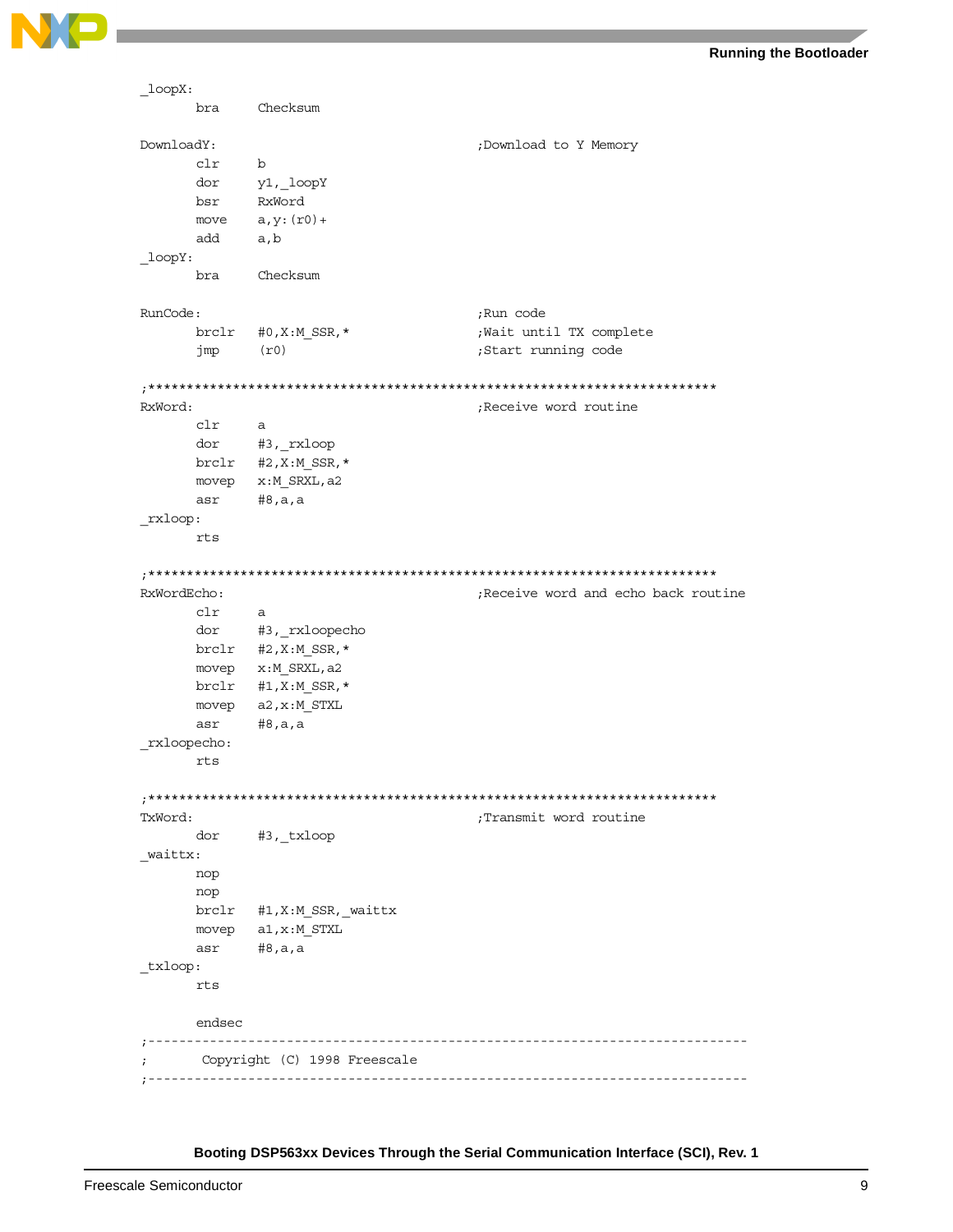

**NOTES:**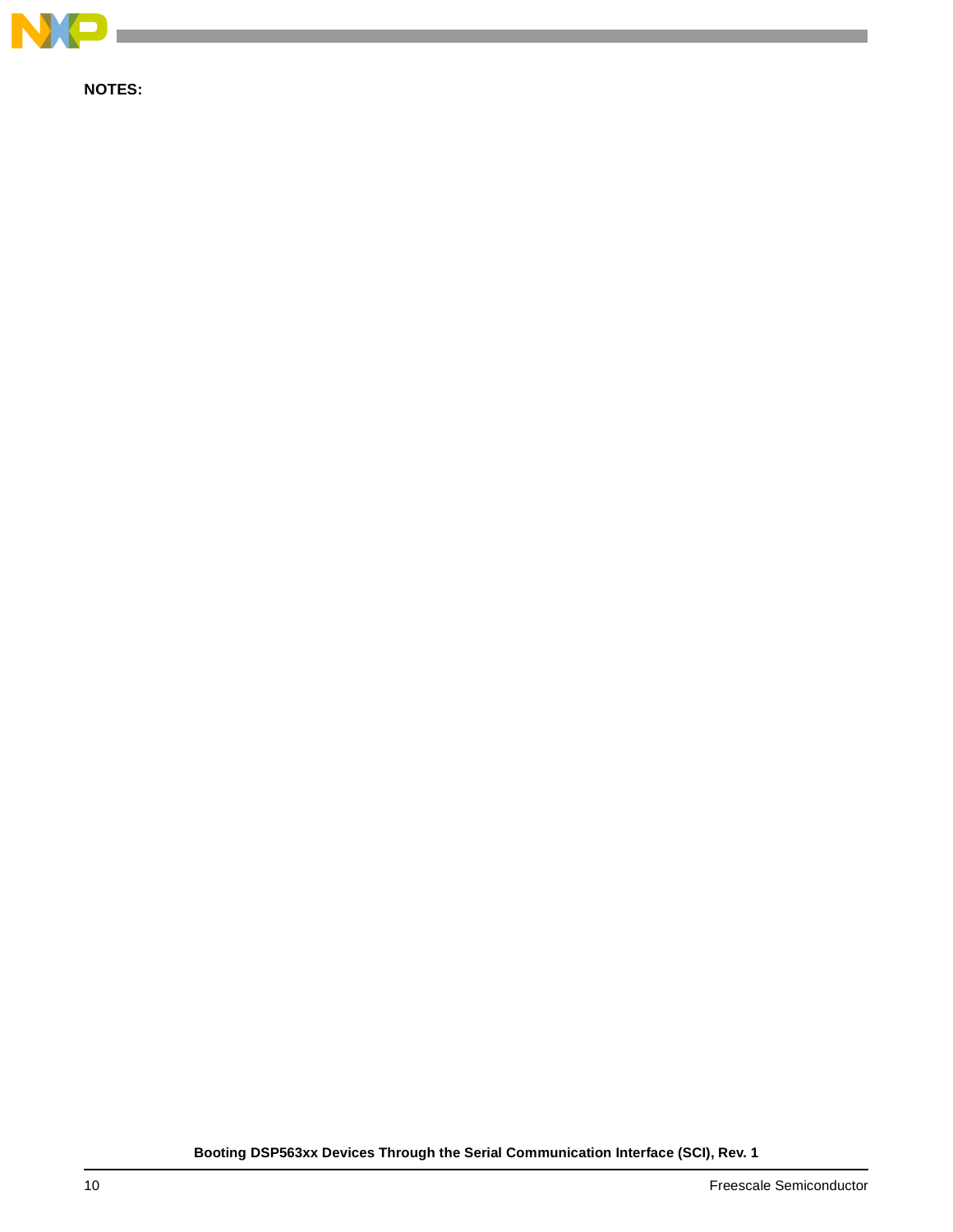

**NOTES:**